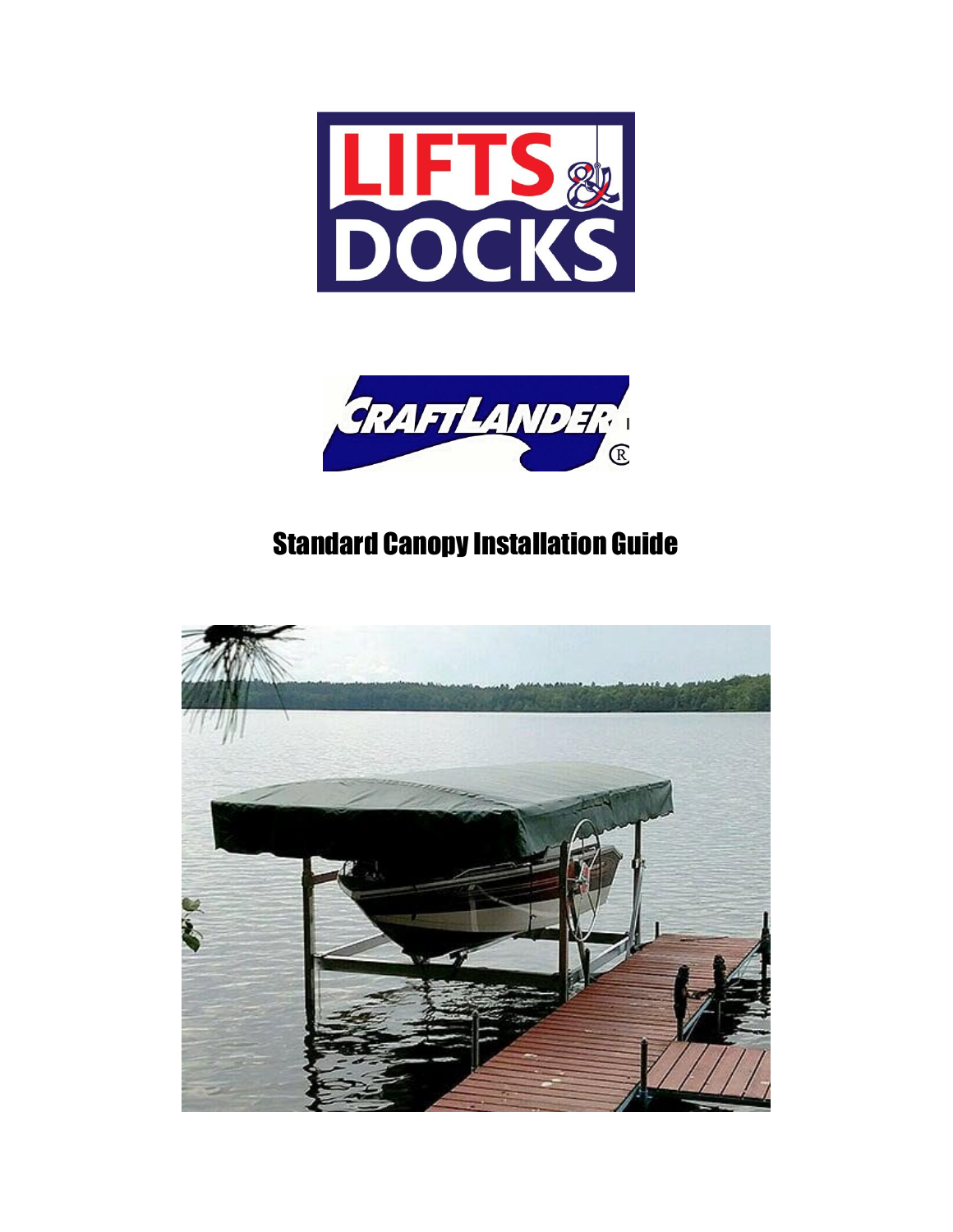The Craftlander Canopy System consists of the canopy legs, canopy frame, canopy fabric and the canopy fabric attachment system. The canopy fabric attachment system is made up of bungees for the sides and ropes for the ends of the fabric.

Installing the canopy fabric is made easier with help. It is recommended that you use at least two people to install a canopy fabric. It is also recommended that you NOT install your canopy fabric in windy conditions. NEVER install your canopy fabric if your boat is not installed on your lift. You will need to walk on your boat to help with the installation and your boat is needed to anchor the lift system to prevent tip overs in high wind conditions.

NEVER LEAVE YOUR BOAT LIFT FOR EXTENDED PERIODS OF TIME WITH THE CANOPY FABRIC ON WITHOUT THE BOAT TO HELP ANCHOR THE SYTEM. DOING SO CAN AND WILL RESULT IN YOUR BOAT LIFT SYSTEM BEING BLOWN OVER IN HIGH WIND CONDITIONS. YOU HAVE BEEN WARNED!!

Start by installing the bungees into the canopy bows. Each bow needs one bungee on each end of the bow. You will find a hole about 12" from each end of the bow. Do this until all bows have two bungees each.

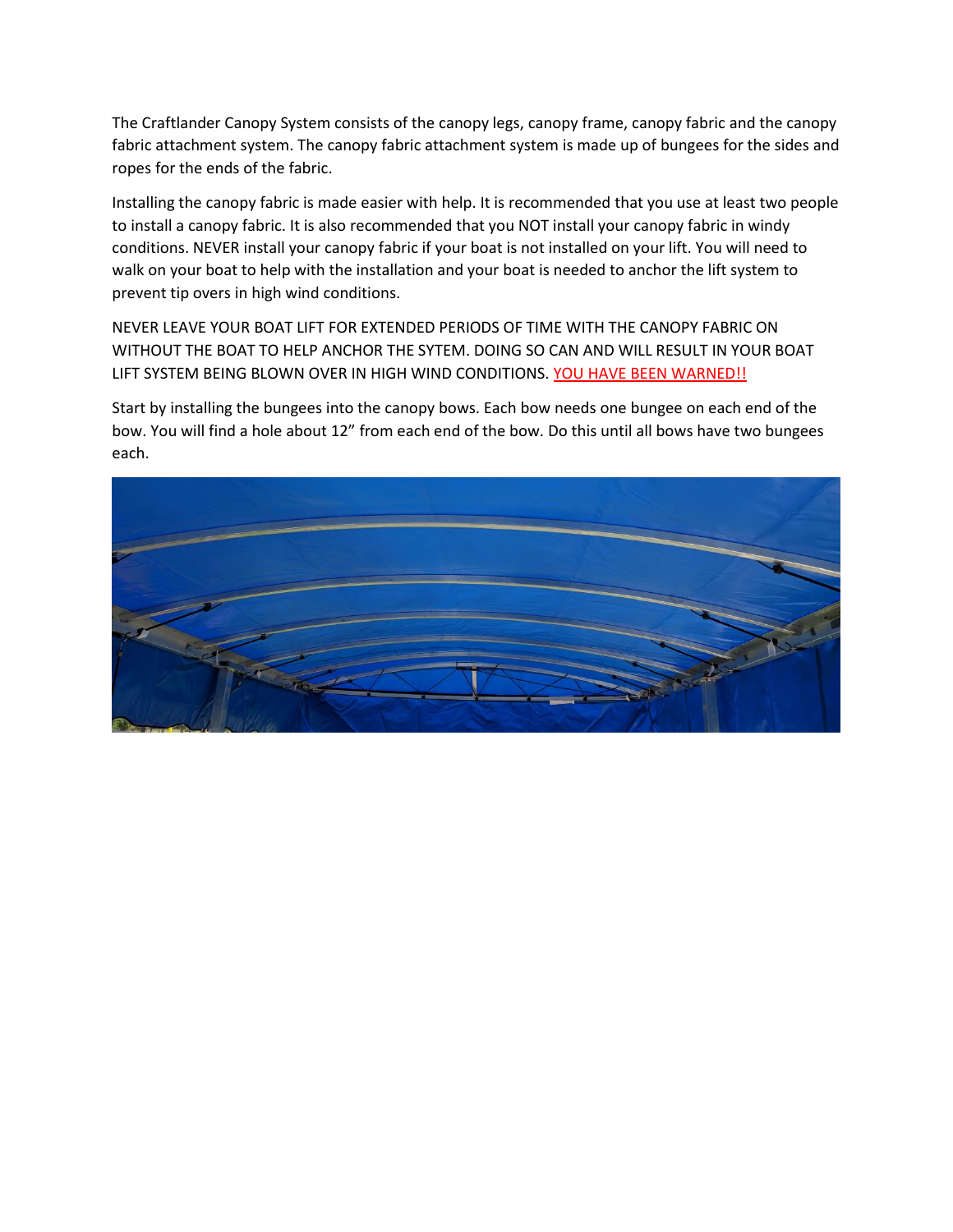

To install your canopy fabric, start by placing it on top of one of the canopy bows near the end of the canopy. It does not matter which end you start with. Carefully roll the fabric out on top of the canopy frame length wise. Be careful not to twist the fabric while unrolling as this may cause more difficulty later.

After the fabric is unrolled on top of the canopy frame, start to unfold the fabric one side at a time. While you are doing this, you should become aware of the orientation of the fabric. The black nylon strip containing the stainless rings is on the inside of the fabric. Continue to unfold the fabric until it is open completely and oriented correctly.

Begin securing the fabric by hooking one bungee at each vertical column of the boat lift. This will hold your fabric from blowing off or moving while you finish securing the fabric.

After four bungees have been secured at the columns, pull the fabric into place on the ends of the canopy. These ends need to be aligned and secured before you finish securing the sides. It is important that the sides can move slightly while installing to help the ends fit properly.